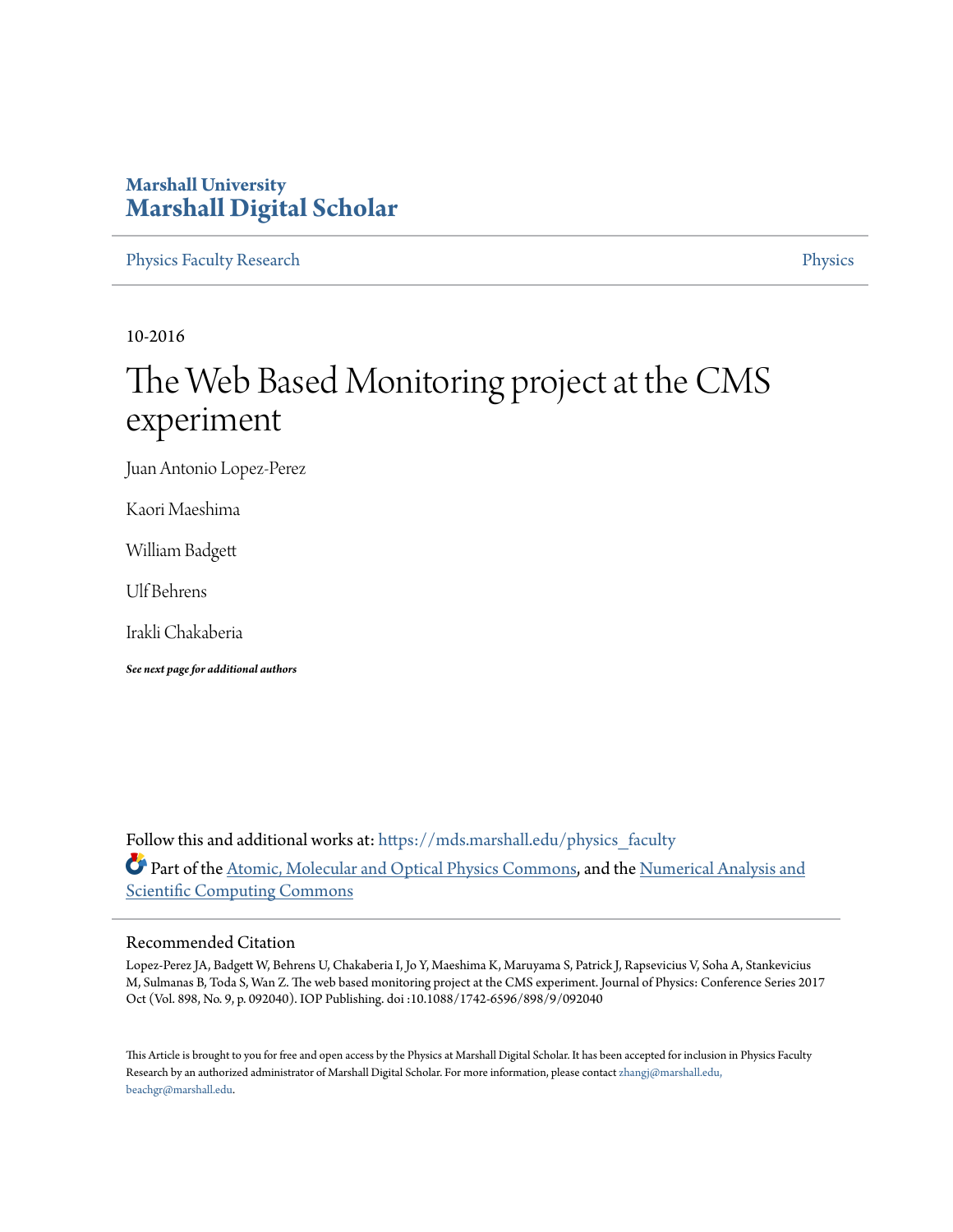#### **Authors**

Juan Antonio Lopez-Perez, Kaori Maeshima, William Badgett, Ulf Behrens, Irakli Chakaberia, Youngkwon Jo, Sho Maruyama, James Patrick, Valdas Rapsevicius, Aron Soha, Mantas Stankevicius, Balys Sulmanas, Sachiko Toda, and Zongru Wan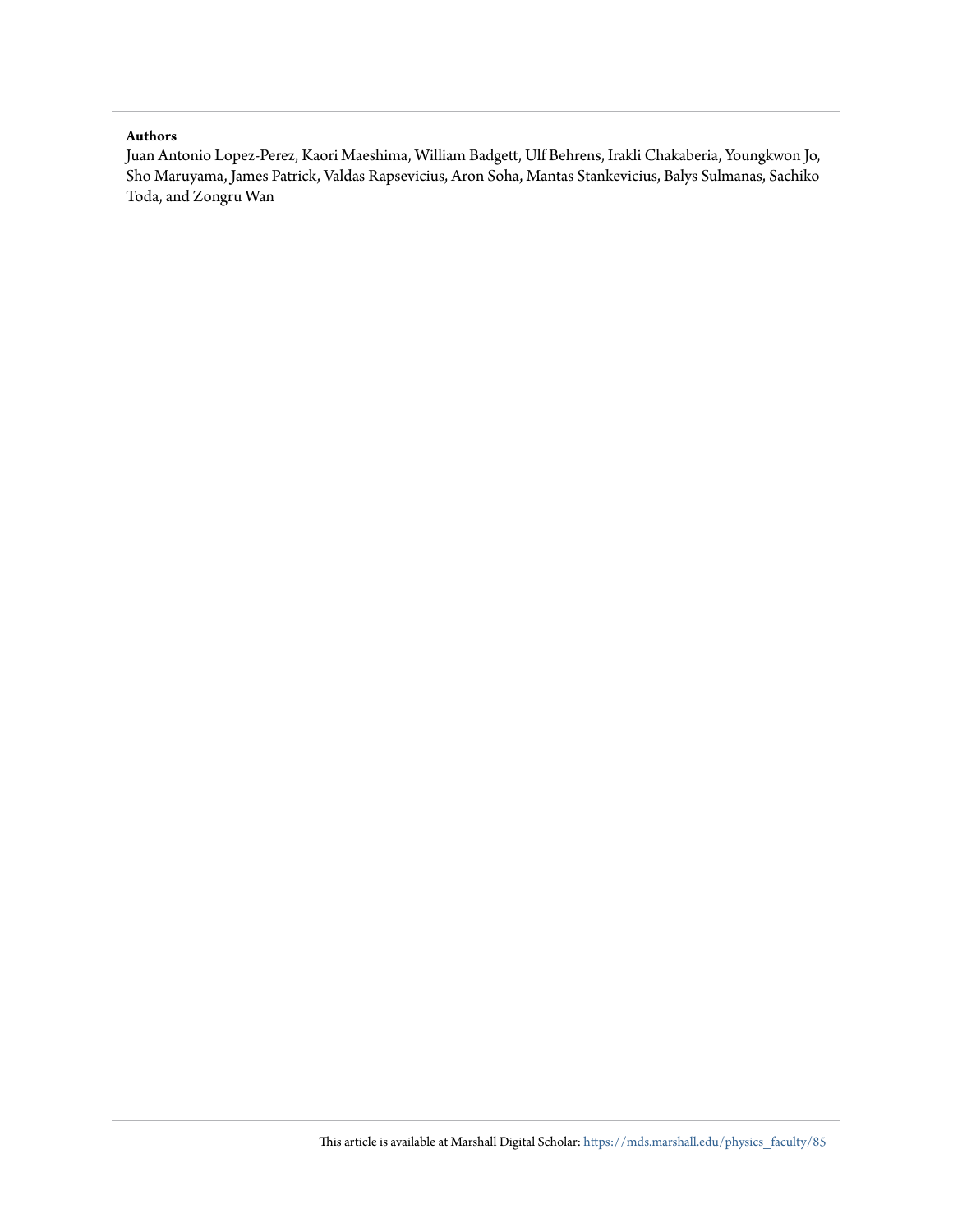#### **PAPER • OPEN ACCESS**

## The web based monitoring project at the CMS experiment

To cite this article: Juan Antonio Lopez-Perez et al 2017 J. Phys.: Conf. Ser. **898** 092040

View the [article online](https://doi.org/10.1088/1742-6596/898/9/092040) for updates and enhancements.

#### Related content

- [Web based monitoring in the CMS](http://iopscience.iop.org/article/10.1088/1742-6596/331/2/022025) [experiment at CERN](http://iopscience.iop.org/article/10.1088/1742-6596/331/2/022025) William Badgett, Irakli Chakaberia, Juan Antonio Lopez-Perez et al.
- [Vertex reconstruction at the CMS](http://iopscience.iop.org/article/10.1088/1742-6596/110/9/092009) [experiment](http://iopscience.iop.org/article/10.1088/1742-6596/110/9/092009) W Erdmann
- [The run control system of the CMS](http://iopscience.iop.org/article/10.1088/1742-6596/119/2/022010) [experiment](http://iopscience.iop.org/article/10.1088/1742-6596/119/2/022010) G Bauer, V Boyer, J Branson et al.



# **IOP ebooks**™

Bringing you innovative digital publishing with leading voices to create your essential collection of books in STEM research.

Start exploring the collection - download the first chapter of every title for free.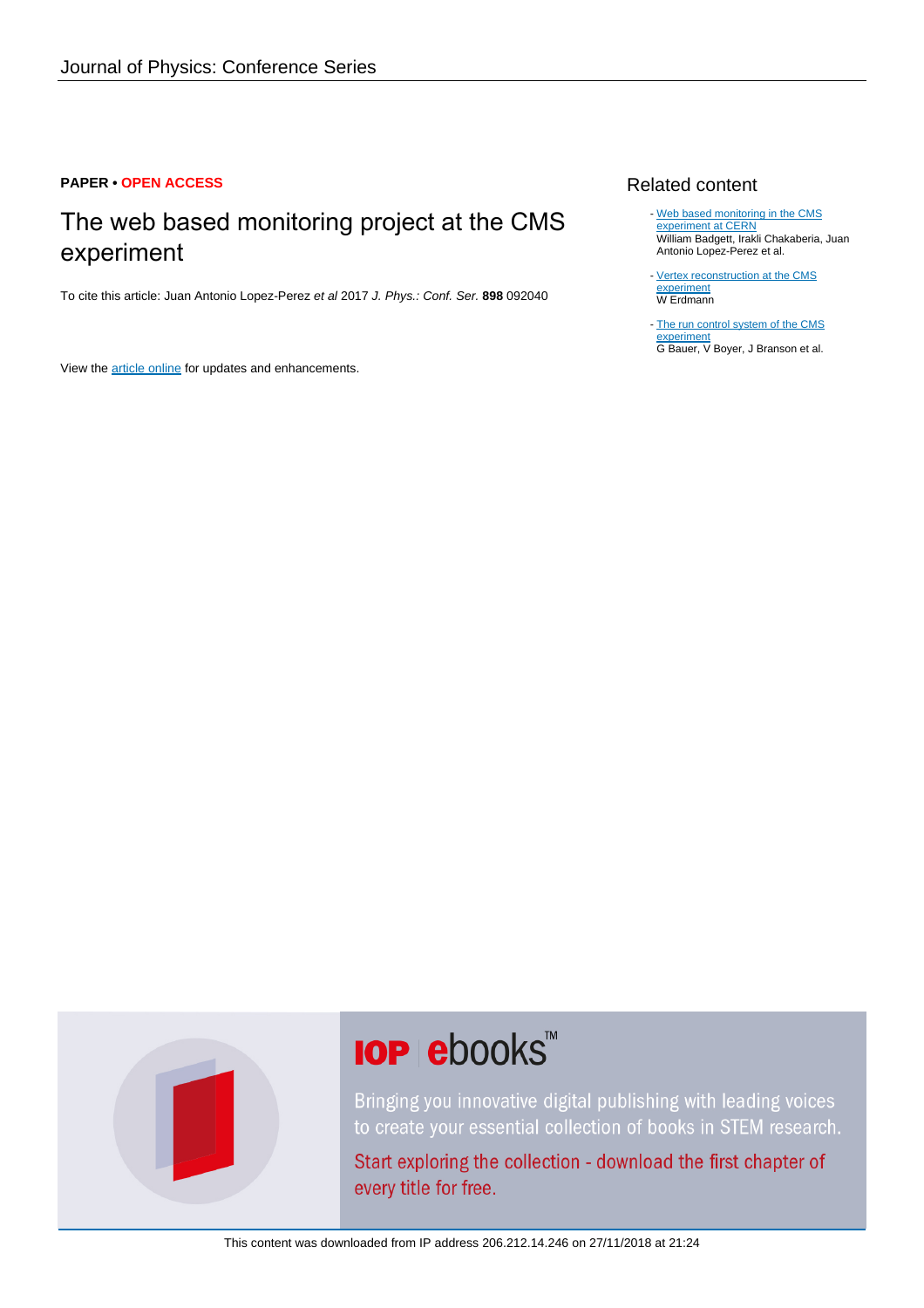**1234567890** IOP Conf. Series: Journal of Physics: Conf. Series **898** (2017) 092040 doi :10.1088/1742-6596/898/9/092040

## **The web based monitoring project at the CMS experiment**

**Juan Antonio Lopez-Perez**<sup>1</sup> **, William Badgett**<sup>1</sup> **, Ulf Behrens**<sup>2</sup> **, Irakli Chakaberia**<sup>3</sup> **, Youngkwon Jo**<sup>4</sup> **, Kaori Maeshima, Sho Maruyama**<sup>1</sup> **, James Patrick**<sup>1</sup> **, Valdas Rapsevicius**<sup>1</sup> **, Aron Soha**<sup>1</sup> **, Mantas Stankevicius**<sup>1</sup> **, Balys Sulmanas**<sup>1</sup> **, Sachiko Toda**<sup>3</sup> **and Zongru Wan**<sup>3</sup>

<sup>1</sup>Fermi National Accelerator Laboratory, Batavia, IL 60560, USA DESY, Hamburg, Germany Kansas State University, Manhattan, KS 66506, USA Korea University, Seoul, KR

#### E-mail: **patrick@fnal.gov**

**Abstract**. The Compact Muon Solenoid is a large a complex general purpose experiment at the CERN Large Hadron Collider (LHC), built and maintained by many collaborators from around the world. Efficient operation of the detector requires widespread and timely access to a broad range of monitoring and status information. To that end the Web Based Monitoring (WBM) system was developed to present data to users located anywhere from many underlying heterogeneous sources, from real time messaging systems to relational databases. This system provides the power to combine and correlate data in both graphical and tabular formats of interest to the experimenters, including data such as beam conditions, luminosity, trigger rates, detector conditions, and many others, allowing for flexibility on the user's side. This paper describes the WBM system architecture and describes how the system has been used from the beginning of data taking until now (Run1 and Run 2).

#### **1. Introduction**

The Compact Muon Solenoid (CMS) [1] is a general purpose detector at the Large Hadron Collider (LHC) [2] at CERN built to study proton-proton, proton-heavy ion, and ion-ion collisions at center of mass energies up to 14 TeV. The operation of CMS involves tens of millions of sensor channels, substantial supporting infrastructure, and complex trigger and data acquisition (DAQ) systems. The vast and diverse information to monitor includes detector and environmental conditions, DAQ status, run configuration, trigger rates, luminosity, and accelerator parameters. Extensive monitoring is important for efficient and high quality data taking. While there exist dedicated monitoring applications for personnel at the experiment site these applications are generally subsystem specific and not easily accessed remotely. The CMS collaboration is truly global, with over 3000 collaborators from over 175 institutions from over 40 countries. With such distributed expertise and a variety of data sources, there is a need for unified remote access to monitoring data in order to identify and correct issues with data taking in a timely manner.

 The goal of the CMS Web Based Monitoring (WBM) system is to provide collaborators a way to monitor the operational status of the detector and diagnose problems from any location via a web browser. The WBM is a set of hardware and software that acquires data from diverse online monitoring sources and makes them available to a set of web based applications accessible to any authenticated user

1 Content from this work may be used under the terms of the[Creative Commons Attribution 3.0 licence.](http://creativecommons.org/licenses/by/3.0) Any further distribution of this work must maintain attribution to the author(s) and the title of the work, journal citation and DOI. Published under licence by IOP Publishing Ltd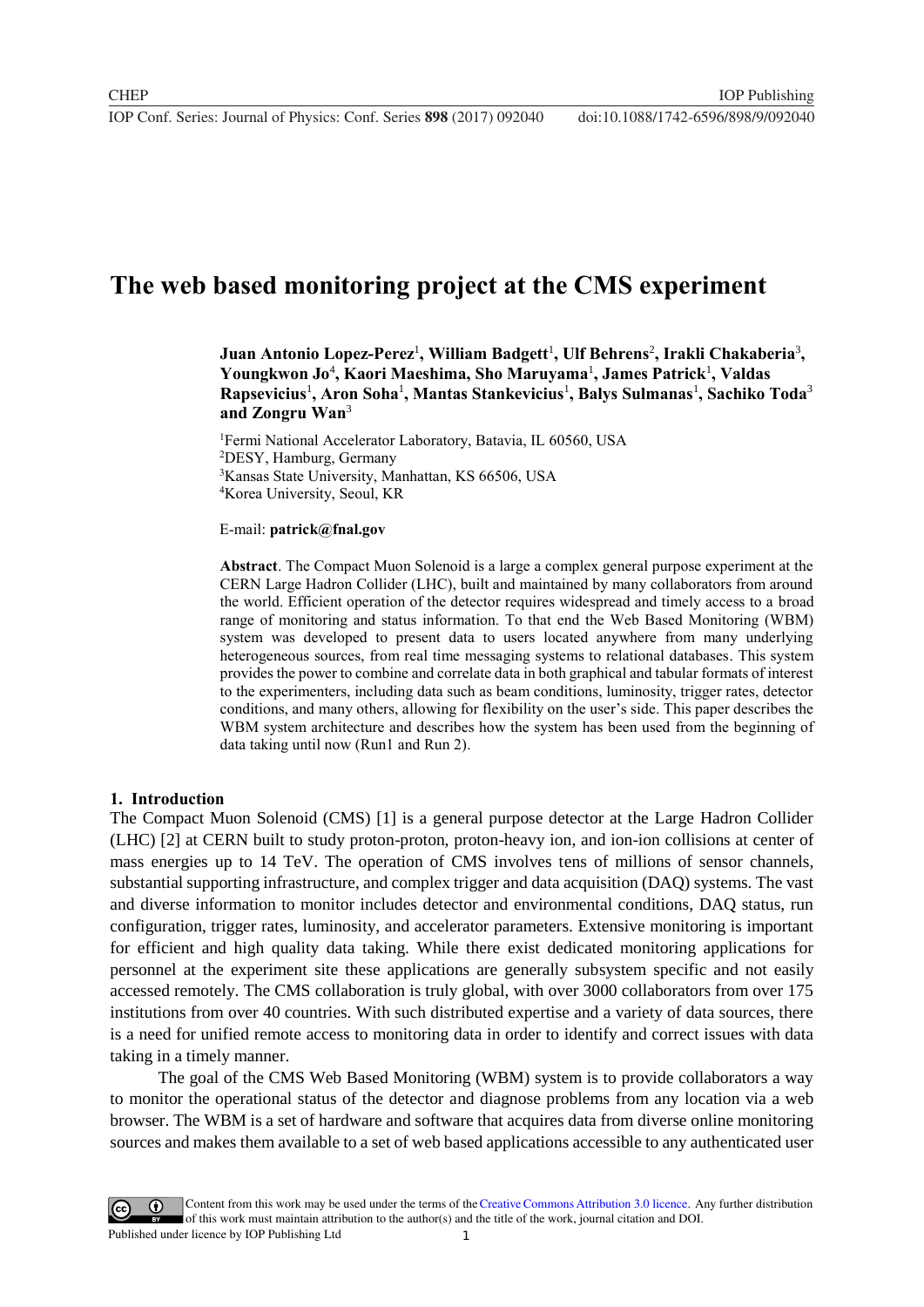| <b>CHEP</b>                                                          | <b>IOP</b> Publishing              |
|----------------------------------------------------------------------|------------------------------------|
| IOP Conf. Series: Journal of Physics: Conf. Series 898 (2017) 092040 | doi:10.1088/1742-6596/898/9/092040 |

anywhere. These applications give access to a summary of the current status of the experiment as well as convenient access to historical data. A single application can easily include information from different major online systems and the LHC accelerator. These applications are used by shift crew members, detector subsystem experts, operations coordinators, and those performing physics analyses. The tools have become important in managing data taking operations for the CMS detector. The monitoring described in this paper is complementary to the CMS Data Quality Monitoring (DQM) tools that are based on event data [3].

This paper will describe the WBM infrastructure in section 2, core applications providing overall summary information and also some more specialized tools, and some of the detector subsystem monitoring applications in section 3, and experience with the system during data taking and future plans in section 4. Section 5 contains a summary and conclusions.

#### **2. System Architecture**

The primary systems associated with operation of the CMS detector are the trigger and data acquisition systems [4], the detector control system (DCS) [5, 6], and the LHC accelerator. These systems are built on different software frameworks. The goal of the WBM system is to provide applications that may include data from any or all of these sources. To accomplish this goal, the system is based on a 3-tier architecture, a simplified view is shown in figure 1. Data flows from left to right in this picture. The servers, *Scaler* and *Lhcgmt*, acquire data from these sources and write it to a database and make some of it directly available in real time. A web based application architecture is used to access and display the data. This has the advantage that applications can be accessed from anywhere via a standard web browser without installing any custom software. Also applications do not need to know the specifics of how the data are acquired, they obtain it from the database or via basic real time subscriptions as described below. And as the applications do not directly access the detector systems there is little chance of interference with operations. The local online web servers provide access to users on the local experiment network. The applications are accessible outside of the experiment network via a proxy server on the CERN general network. To reduce the load on the online web servers, dedicated offline WBM servers operate on a copy of the online database and on data from the CMS offline database. These services are accessible for collaborators worldwide. The WBM system is compliant with CERN security standards.

#### *2.1. Data Acquisition*

Accelerator information is acquired by the *Lhcgmt* system via a hardware interface to the LHC General Machine Timing (GMT) system, [7] and also via the Data Interchange Protocol (DIP) [8, 9]. The GMT system provides synchronous event timing and basic status information with high reliability over dedicated serial links. The status information includes the LHC machine state, beam energy, and intensities. The information is logged to the database and made available to the DCS and data acquisition systems. The beam status is used for example to record periods of stable beams, and to put the detector in a safe state when beam conditions are not stable. More extensive accelerator information including bunch by bunch measurements is acquired via DIP from the LHC control system. DIP is a publish/subscribe protocol that allows data to be exchanged between loosely coupled systems. Also luminosity and beam losses measured by the CMS detector are published to the LHC DIP network where they are available to the machine control system.

The *Scaler* server deals with data from the DCS, and the trigger and event data acquisition systems. Information such as high voltage and environmental status of detector subsystems is published via DIP by the DCS. Status of the trigger and DAQ systems is provided via the monitoring system of the online data acquisition framework XDAQ [10]. XDAQ is a software platform designed at CMS specifically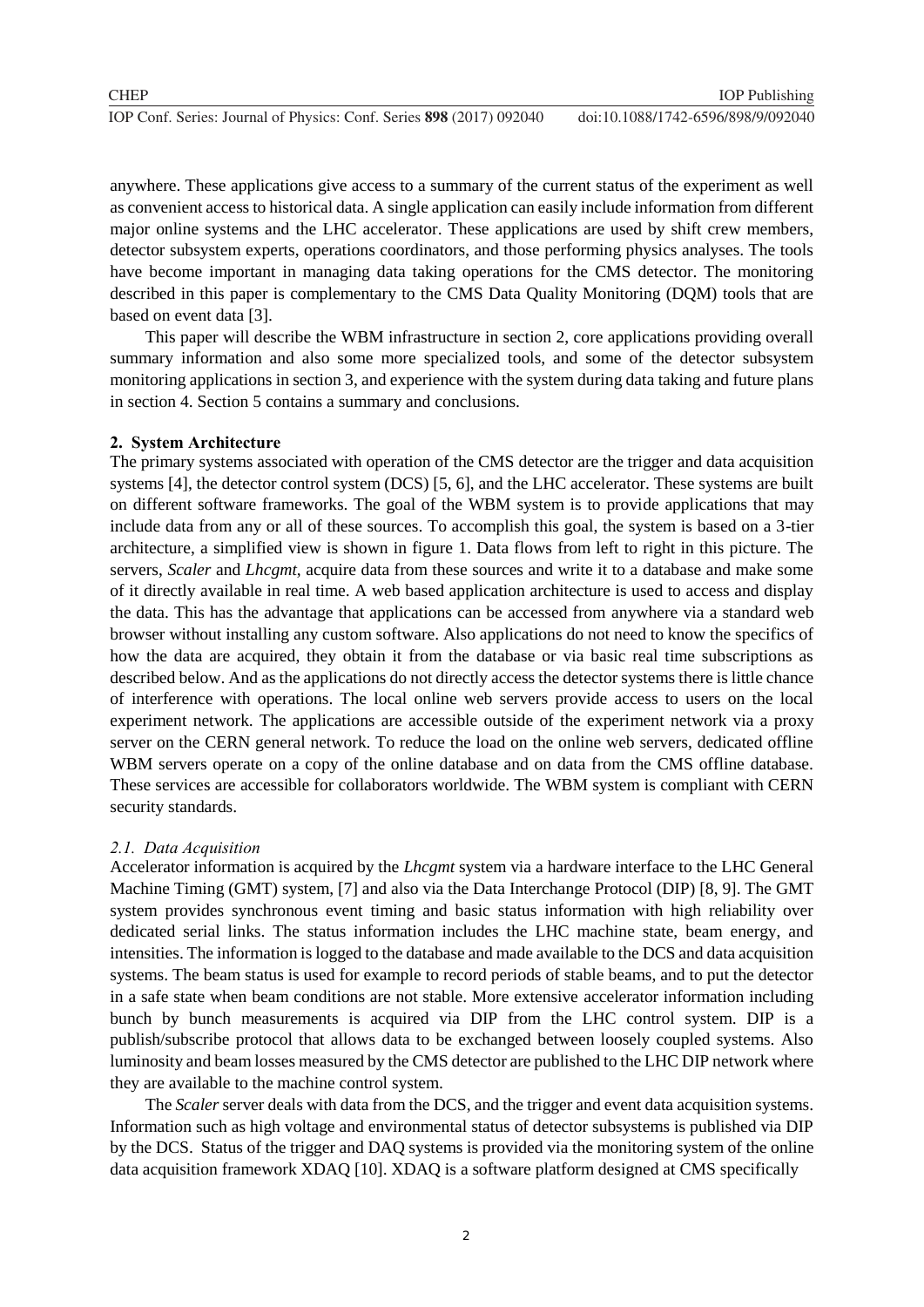**1234567890** IOP Conf. Series: Journal of Physics: Conf. Series **898** (2017) 092040 doi :10.1088/1742-6596/898/9/092040



Figure 1. Overview of the dataflow in the CMS WBM system

for the development of distributed data acquisition systems. In addition to obtaining general status information, the *Scaler* server examines rate-counter information to note starts and stops in data taking and writes this information to the database. This information is used by WBM services that account for operational down time. Trigger scaler data is also recorded in the database. The *Scaler* server is a frontend in the data acquisition system, and contains hardware interfaces allowing it to insert some data it acquires into the raw data stream. This data includes the beam position, luminosity, bunch number, scalers, and subsystem status and other information required by the High Level Trigger and DQM systems. Online luminosity information measured by CMS subdetectors is obtained from the luminosity subsystem via DIP and also logged to the database. This information is used to mark blocks of delivered luminosity, approximately 23 seconds in duration, called Luminosity Sections. The detector subsystem status as well as scalers and other run time information is recorded in the database for each of these sections. The Luminosity Sections where some part of the detector is not functioning properly may be excluded from some offline physics analyses. These sections are long enough to allow a precise determination of the luminosity but short enough so that data loss is minimized when the detector is not fully functional.

Note that many of these functions performed by the WBM data acquisition infrastructure are integral to the routine recording of CMS event data in addition to the monitoring data for WBM applications.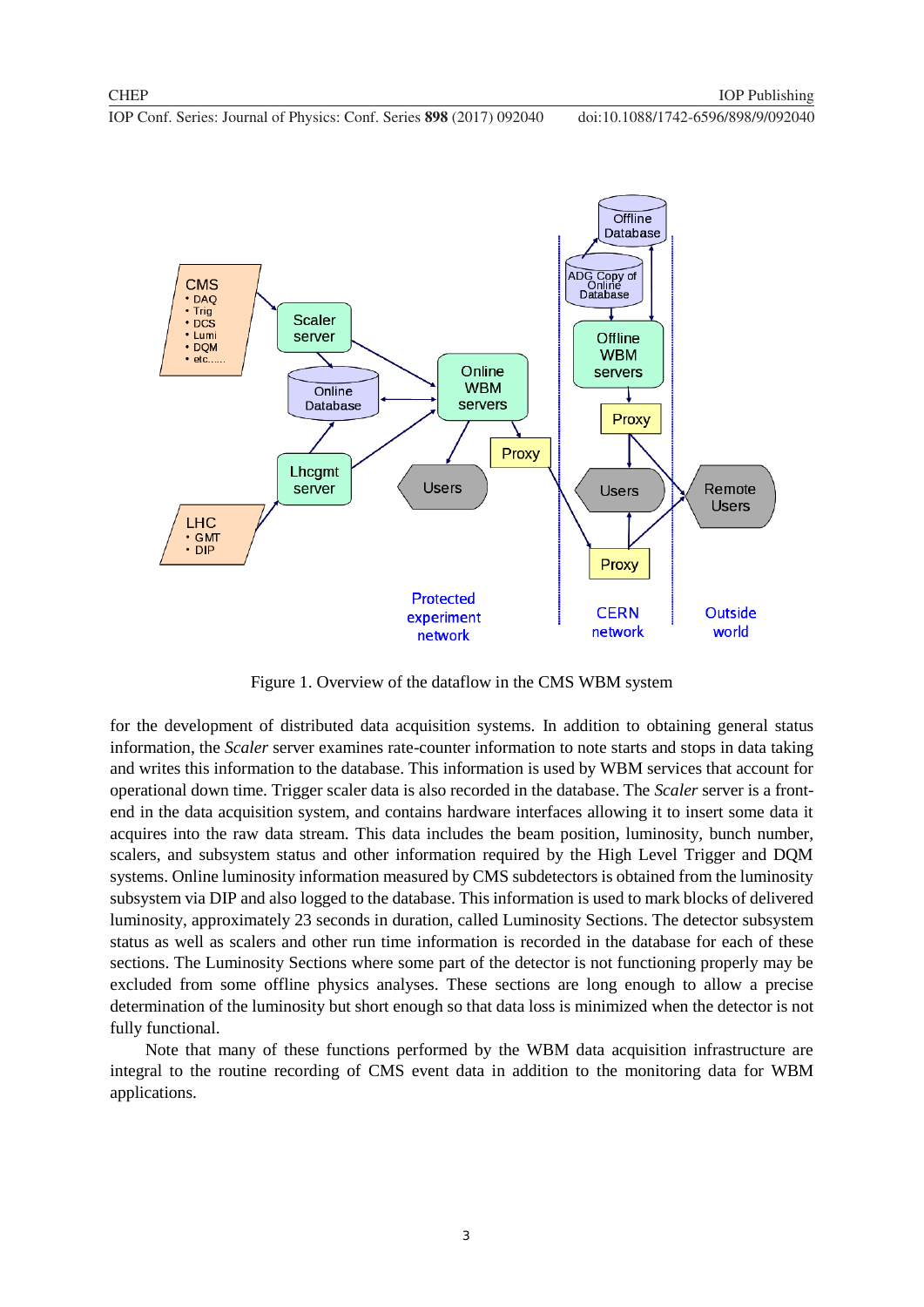#### *2.2. Databases*

The CMS online database contains a wealth of information regarding the current and past status of the CMS detector written by a variety of sources in addition to the information logged by the WBM system [11]. It is an Oracle database, with several servers working within the protected CMS experiment network. The stored data is copied to a database server on the general network via Oracle Advanced Data Guard [12] so that it is available to the offline WBM servers. The WBM server configuration as implemented provides globally useful, but carefully controlled, access to the data for people at the CMS site, as well as for collaborators at remote locations.

#### *2.3. WBM Computing Infrastructure*

The WBM infrastructure includes dedicated machines for the data acquisition functionalities described in section 2.1. In addition, to serve two distinct user bases, three web servers are used. Two servers reside within the CMS protected network for online users, and one server on the CERN general network for other users. For web service development, testing, and as an emergency backup, two additional servers configured in the same way as the production servers are used within each of the CMS and CERN networks. All computers run the 64-bit version of Scientific Linux CERN (SLC) [13].

As the WBM system is important for CMS operations, a number of steps are taken to ensure its reliability. The local computing infrastructure is monitored as part of the general CMS online system. In addition, the WBM system employs scripts to check the Tomcat log files for errors and perform a restart if needed. These scripts also look for additional WBM specific issues and notify experts if problems are found. In case of failure of one of the main servers, one of the backup systems can be readily substituted. The databases and offline WBM computers are monitored by the CERN IT department and periodic reports are issued.

#### *2.4. Software Implementation*

The WBM web server runs an Apache daemon to respond to HTTP requests. Most of the user interactive work is handled through Apache/Tomcat [14] using a basic Java servlet architecture. These packages are open-source and widely used in the scientific community. They provide sufficient infrastructure for WBM so that development focuses on the interactive web services. The main Apache daemon serves a small number of static pages and forwards requests to the Tomcat engine. JDBC and SQL are used to read data from the database. Some servlets subscribe to real time DIP data when an application with auto-refreshing functionality requests current values. While much of the code is written in Java, some data analysis and production of static plots is performed by the C++ based ROOT package [15] with output available as PNG images or ROOT files that can be saved for further analysis (*e.g.*, trigger cross section dependence as a function of instantaneous luminosity). The JFreeChart [16] library is used to produce some PNG plots within the Java language framework when the other data formats are not required.

On the client side, data are presented in web pages using basic HTML, CSS, and JavaScript that is supported by most modern web browsers. Development and testing concentrates on the recent versions of the Firefox browser on Linux and MacOS most often used to access WBM applications. Issues found with other browsers are addressed as needed. An example is CSS rendering differences in the Safari browser on MacOS. AJAX and XML are used to do automatic refreshing of real-time displays. Some client services are in the form of Java applets to provide interactive features to users. In the latter part of the initial LHC run, some of these applets were migrated to HTML5, jQuery [17], and Highcharts [18] which avoids various security and other issues with Java applets. These packages provide interactive charts, allowing users to change axis ranges, zoom in and out, and mouse over data points to see the values.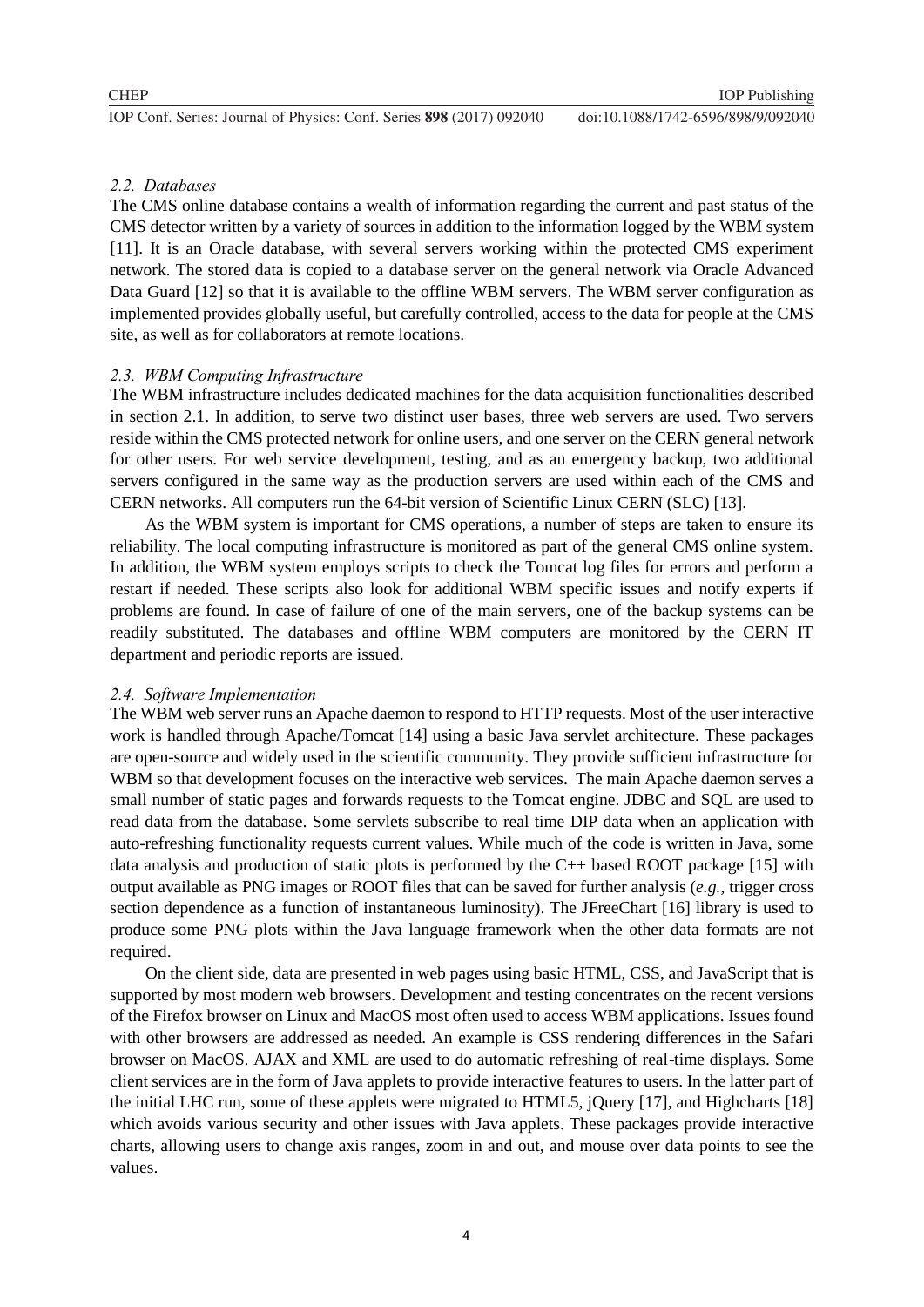The WBM server provides an API so that some of the stored data may be easily fetched by non-WBM applications. The data are provided in XML format in response to an HTTP query containing the desired items and date or time range.

#### **3. WBM Services**

The WBM services are accessible through a simple web page that provides a single point of entry. There are monitoring services that focus on the both real-time and historical status of the detector and accelerator. Other tools track data taking efficiency, and perform other functions helpful for detector operations. Most services are linked to other services to allow users to navigate quickly to other relevant information with few mouse clicks. In what follows a partial set of the applications in the WBM system is summarized in four categories: real-time monitor, summary and report, sub-system specific applications, and generic services, for the corresponding primary users: online and offline shift crews at the experiment site and remote sites, operation managers, online, and offline sub-system experts, and generic users, respectively.

#### *3.1. Real-time Monitors*

 $\overline{1}$   $\overline{1}$   $\overline{1}$   $\overline{1}$   $\overline{1}$   $\overline{1}$   $\overline{1}$   $\overline{1}$   $\overline{1}$   $\overline{1}$   $\overline{1}$   $\overline{1}$   $\overline{1}$   $\overline{1}$   $\overline{1}$   $\overline{1}$   $\overline{1}$   $\overline{1}$   $\overline{1}$   $\overline{1}$   $\overline{1}$   $\overline{1}$   $\overline{1}$   $\overline{1}$   $\overline{$ 

The WBM real time monitor services include a basic one screen non-interactive overview of the detector and accelerator status. The *Page Zero* and *CMS Page 1* pages concisely present the most important operational information: the LHC energy and luminosity, trigger rates, the CMS status of the data taking run, and a summary of detector subsystem statuses. The latter page is publicly accessible to anyone via the CERN Vistar page [19].

| L'i inggerkates<br>$134031 +$                                         |               |                                |        |           |                                                                           |                         |                  |        |
|-----------------------------------------------------------------------|---------------|--------------------------------|--------|-----------|---------------------------------------------------------------------------|-------------------------|------------------|--------|
| RunNumber 194897                                                      |               |                                |        |           |                                                                           |                         |                  |        |
| TSCKey TSC 20120521 002888 collisions BASE                            |               | 10000                          |        |           |                                                                           |                         |                  |        |
| GTKey gt_2012_37_collision                                            |               |                                |        |           |                                                                           |                         |                  |        |
| GTRunSettingsKey gtrs 2012 7e33 05                                    |               |                                |        |           |                                                                           |                         |                  |        |
| L1Menu_Collisions2012_v1/L1T_Scales_20101<br>L1Menu<br>/Imp0/0x1029   |               | $\overline{H}$<br>5000<br>Rate |        |           |                                                                           |                         |                  |        |
| GTSource Physics Random Calib Algo: true Tech: true<br>TechVeto: true |               |                                |        |           |                                                                           |                         |                  |        |
| HLTConfiguration /cdaq/physics/Run2012/7e33/v2.3/HLT/V3               |               |                                |        | O         |                                                                           |                         |                  |        |
| <b>TriggerState RUNNING</b>                                           |               |                                |        |           | 16:10<br>16:15                                                            | 16:20                   | 16:25            |        |
| CollectionTime 2012.05.24 16:26:59.021158000                          |               |                                |        |           | Time [UTC]                                                                |                         |                  |        |
| CollectionTimeLumiSeg 2012.05.24 16:26:52.520061000                   |               |                                |        |           | GtAlgoRate 63<br><b>GtAlgoRate 49</b>                                     | - GtAlgoRate 11         |                  |        |
|                                                                       |               |                                |        |           |                                                                           |                         |                  |        |
| Instant Lumi (E30 cm <sup>-2</sup> s <sup>-1</sup> ): 5,572.84        |               |                                |        | $\circ$ 1 | T16 T32 T48<br>96<br>16<br>32<br>80<br>T <sub>0</sub><br>48<br>64.<br>112 |                         |                  |        |
|                                                                       | <b>Counts</b> | <b>Inst Rate</b>               | Plot   | Bit       | <b>TriggerName</b>                                                        | <b>Counts</b>           | <b>Inst Rate</b> | Plot   |
| GtTriggers                                                            | 91226337      | 78,966.61                      |        | 32        | L1_SingleIsoEG20er                                                        | 150394                  | 6,451.80         | Θ      |
| <b>GtEvents</b>                                                       | 2169645       |                                |        | 33        | L1 EG22 ForJet24                                                          | 134329                  | 5.762.62         | $\Box$ |
| LumiSegmentNr                                                         | 50            |                                |        | 34        | L1 EG22 ForJet32                                                          | 57160                   | 2,452.12         | Θ      |
| OrbitNr                                                               | 12907223      |                                | o      | 35        | L1 DoubleJetC44 Eta1p74 WdEta4                                            | 111344                  | 4.776.58         | $\Box$ |
| <b>GtResets</b>                                                       | 33            |                                |        | 36        | L1 DoubleJetC56 Eta1p74 WdEta4                                            | 116077                  | 4,979.62         | ⊟      |
| BunchCrossingErrors                                                   | 0             |                                |        | 37        | L1 DoubleTauJet44er                                                       | 60083                   | 2.577.52         | $\Box$ |
| LumiSegmentNrLumiSeg                                                  | 49            |                                |        | 38        | L1 DoubleEG 13 7                                                          | 185759                  | 7,968.93         | ℮      |
| TriggersPhysicsGeneratedFDL                                           | 1830135       | 78,511.49                      |        |           |                                                                           |                         |                  |        |
| TriggersPhysicsLost                                                   | 38937         | 1,670.37                       |        | 39        | L1 TripleEG 12 7 5                                                        | 64773                   | 2,778.72         | $\Box$ |
| TriggersPhysicsLostBeamActive                                         | 36873         | 1,581.83                       |        | 40        | <b>L1_HTT125</b>                                                          | 0                       | 0.00             | ⊝      |
| TriggersPhysicsLostBeamInactive                                       | 21871         | 938.25                         |        | 41        | L1 DoubleJetC52                                                           | $\overline{\mathbf{2}}$ | 0.09             | $\Box$ |
| L1AsPhysics                                                           | 1791198       | 76,841.12                      | $\Box$ | 42        | L1_SingleMu14er                                                           | 375280                  | 16,099.25        | ℮      |
| L1AsRandom                                                            | 13802         | 592.10 0                       |        | 43        | L1 SingleIsoEG18er                                                        | 218040                  | 9,353.76         | $\Box$ |
| L1AsTest                                                              | o             | $0.00$ $\Box$                  |        | 44        | L1_DoubleMu_10_Open                                                       | 138304                  | 5,933.14         | ⊝      |
|                                                                       |               |                                |        | 45        | L1 DoubleMu 10 3p5                                                        | 83439                   | 3.579.47         | $\Box$ |
| L1AsCalibration                                                       | 2328          | 99.87                          |        | 46        | <b>L1_ETT80</b>                                                           | 239                     | 10.25            | ⊟      |
| Deadtime                                                              | 27244099      | 0.73                           | $\Box$ | 47        | L1_SingleEG5                                                              | 11147                   | 478.20           | $\Box$ |
| <b>DeadtimeBeamActive</b>                                             | 7465940       | 0.25                           | $\Box$ |           |                                                                           |                         |                  |        |
| DeadtimeBeamActiveTriggerRules                                        | 2535372       | 0.09                           | $\Box$ | OK        | LOW & HIGH Highlights for Inst Rate of Trigger Bits<br><b>LOW</b>         |                         |                  |        |
| DeadtimeBeamActiveCalibration                                         | 204864        | $0.01$ $\Box$                  |        |           |                                                                           |                         |                  |        |

Figure 2. The *Trigger Rates* WBM application. This shows real time or historical information on overall trigger rates and dead times, as well as individual trigger rates. Any of this information can be selected for plotting.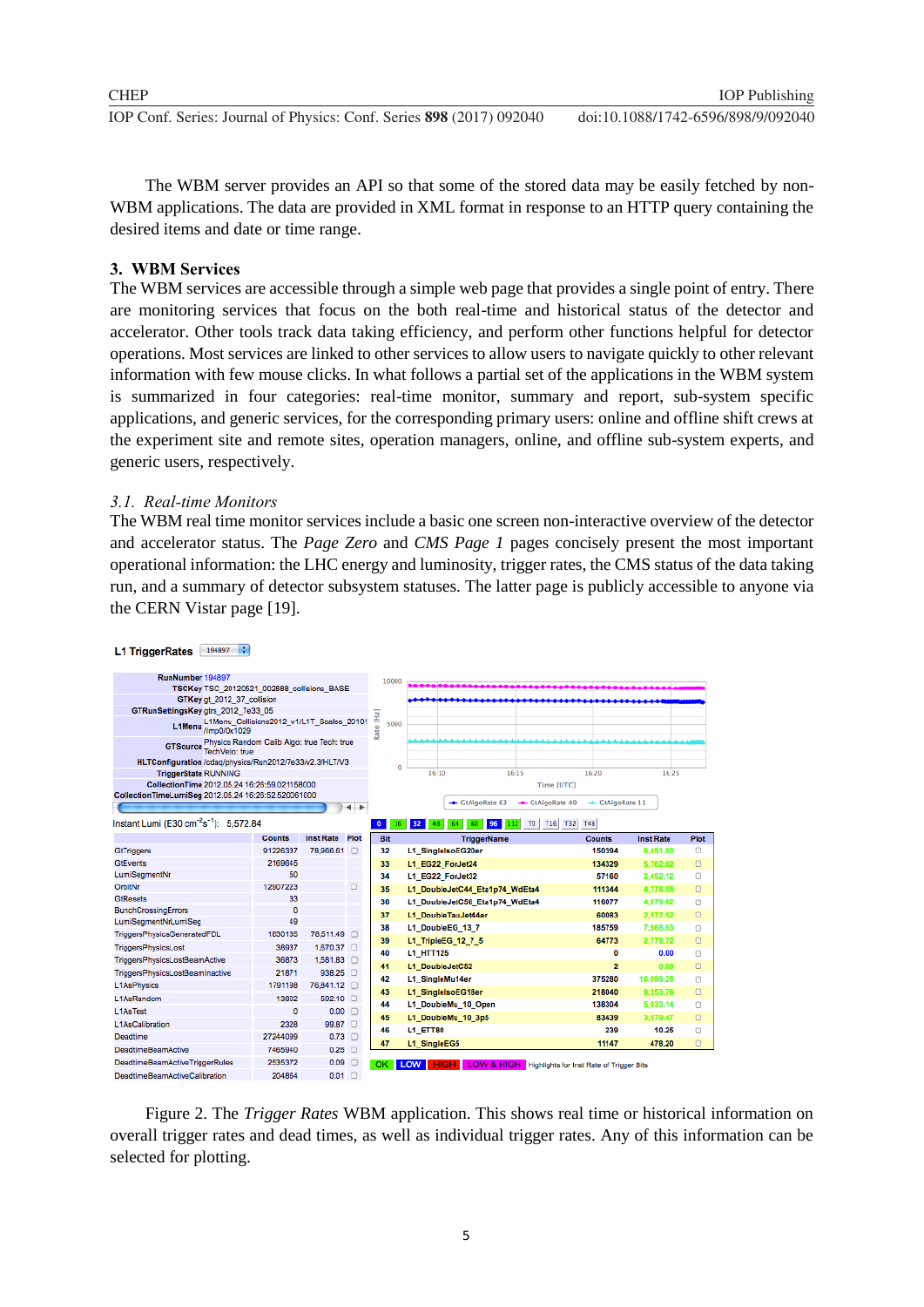**1234567890** IOP Conf. Series: Journal of Physics: Conf. Series **898** (2017) 092040 doi :10.1088/1742-6596/898/9/092040

More detailed real time information is displayed in dedicated applications such as the *Lhc Monitor* and *Trigger Rates*. The *Lhc Monitor* service presents the LHC parameters: the most recent status, a list of the most recent GMT events, and basic parameters for each beam, obtained from the GMT system. The *Trigger Rates* service displays trigger counts, rates, and configurations in real time in both tables and plots as well as historical data from the database for comparison (see figure 2).

#### *3.2. Summary and Report Services*

Available accelerator and data taking information are systematically organized and presented in terms of arbitrary data-taking periods, LHC fills, and CMS runs with the corresponding summary and reporting applications: *Data Summary, Fill Report*, and *Run Summary*. These applications provide a concise summary of the detector performance in different time scales of interest. For example, the *Data Summary* service displays brief summary information and plots of instantaneous and integrated luminosity and data taking efficiency by a day, week, year, or user specified range. The *Fill Report* and *Run Summary* applications, linked from the *Data Summary*, contain more detailed information about the LHC fills and CMS runs, such as tables and plots of luminosity, backgrounds, accelerator information, and trigger rates as well as links to more information about them.

For the evaluation of data taking efficiency, dedicated applications are provided. The *CMS Run Time Logger* (RTL) reports real time and historical operational efficiency details in tabular and graphic forms using information on gaps in data taking logged by the *Scaler* server described in Section 2. The reasons for down times are recorded by the shift crew members using a standalone application at the experiment site.

#### *3.3. Sub-system Specific Applications*

Operating parameters (*e.g.*, voltages and currents) and environmental conditions (*e.g.*, temperatures and humidity levels) of sub-detectors are presented in a hierarchical tree or by pictorial detector geometry by the *Last Value* application, with an option to plot these variables as a function of time. Each subsystem group can define their own applications correlating sub-system specific information and the data taking status of the detector. These services are created by subsystem personnel by taking advantage of the WBM servlet and data acquisition architecture. It is straightforward to add new data items to be acquired, and to add new servlets and displays that have access to all the other status information in the database. Some subdetector groups have developed an additional local infrastructure that minimizes the programming required to add new plots or other summary pages. For example, the Tracker subsystem uses template programs based on ROOT to query the database and create plots. The Hadron Calorimeter and Pixel subsystems use "portlets" [20] that provide a modular infrastructure for their displays. The breadth of information available to the WBM services makes possible a higher-level analysis of the data. For example, the *TXMon fitter* service plots trigger cross sections as a function of luminosity. This service allows fits to be performed and the results used to predict and monitor rates for future runs, and also to design future trigger configurations for the Trigger group.

#### *3.4. Generic Services*

Given the many diverse data sources collected at CMS, there could be subtle correlations among a set of recorded quantities some of which may not be obvious. The *Condition Browser* application allows users to visualize any of the more than 4000 quantities that are stored in the database in the form of values and time stamps. Trends over time can be plotted for any given time range, where the time stamps may be actual times, or a range of run numbers or luminosity sections. Correlation plots between any two variables can be created by joining the values with the shortest time difference.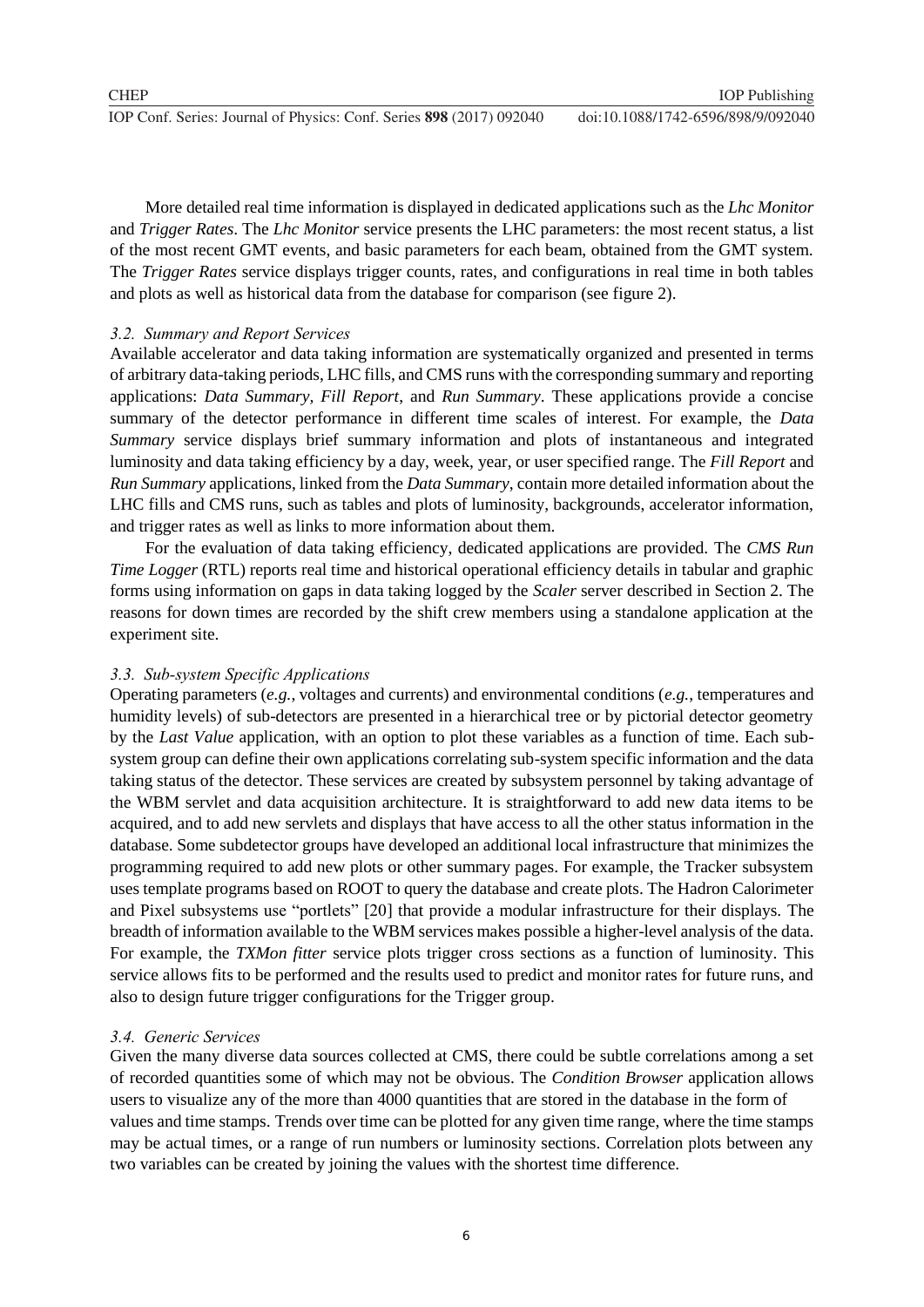| <b>CHEP</b>                                                          | <b>IOP</b> Publishing              |
|----------------------------------------------------------------------|------------------------------------|
| IOP Conf. Series: Journal of Physics: Conf. Series 898 (2017) 092040 | doi:10.1088/1742-6596/898/9/092040 |

There are some applications that take advantage of the WBM infrastructure even though they are outside of the core online monitoring scope of the system. The *CMS Run Registry* (RR) and DCS alarm systems are examples of such applications.

The RR is a suite of tools for tracking the quality of data taking runs for the experiment. WBM along with event quality monitoring information is used by the DQM group to determine which data taking runs or parts thereof are used by various physics analyses. The RR consists of a suite of applications deployed in the WBM servers. These include online and offline user interfaces and tools for DQM shift personnel to make the quality assessment. The general RR application provides a user interface and API for end users to browse, query, and export certification results for use in physics data analysis or other uses. The RR is also used to trigger the calibration sequence based on data acquired during a run. When a new run is taken, WBM run summary information is propagated to the Run Registry. RR determines the type of the run, such as "collision run" or "cosmic run" using the information provided by the WBM system. Through the RR API, this information (new run, type of run) is used to trigger the CMS calibration sequence of sub-systems automatically.

The WBM system is used to combine DCS status information with the accelerator state to generate a central alarm in the control room in case of high voltage or other problems in some subsystem. When an alarm is raised in the DCS system while Stable Beams are declared, a set of WBM scripts will raise an on-screen warning message and sound a distinctive alarm in the control room.

#### **4. Experience in LHC Operation**

The WBM system has proven to be valuable during CMS data taking to date as evidenced by the widespread use of summary tables and plots offline, and real time monitoring services online. During this running period there were an average of approximately 2600 unique visitors and 650,000 page views per month. The WBM architecture was able to handle the required data throughput, and down time of the system was minimal. Information from the WBM system was used by international collaboration members providing support for detector operations, and was an important tool for the run coordination team to effectively monitor and improve data taking performance. In particular, the RTL was useful in identifying sources of inefficiency in collecting data. Significant effort was then spent in correcting problems causing these inefficiencies. New features were continually added in response to operational needs. As the luminosity steadily increased during the run, the trigger rate fits were valuable in planning the trigger menu so as to minimize detector dead time. In addition to the core team, a broad range of developers were able to contribute to the subsystem portions thanks to expandability of the WBM architecture.

Following this data taking run improvements were made to the LHC accelerator to allow it to run at an energy of 6.5 TeV per beam. Operation resumed in 2015. Many upgrades were also made to the CMS detector during this time. These included major changes in the trigger, timing and data acquisition systems [21] [22] as well as to the luminosity measurement system and other detector subsystems. Many of these required significant changes in the WBM software. This was done in such a way as to minimize changes in the user interface, and to preserve the ability to view information from the initial LHC operational period. More use was made of HTML5 and the Highcharts plotting package to eliminate problems associated with the aforementioned Java applets. A more general API to access data stored by WBM for either external use or to simplify creation of new applications was generated. For example, it would be possible to include information from the DQM system in WBM plots via API calls. The infrastructure was modified to better implement a REST style architecture. Additional features requested by the run coordination team and the subsystems were implemented. And general updates of computer hardware, operating systems, and software packages to more recent versions were performed.